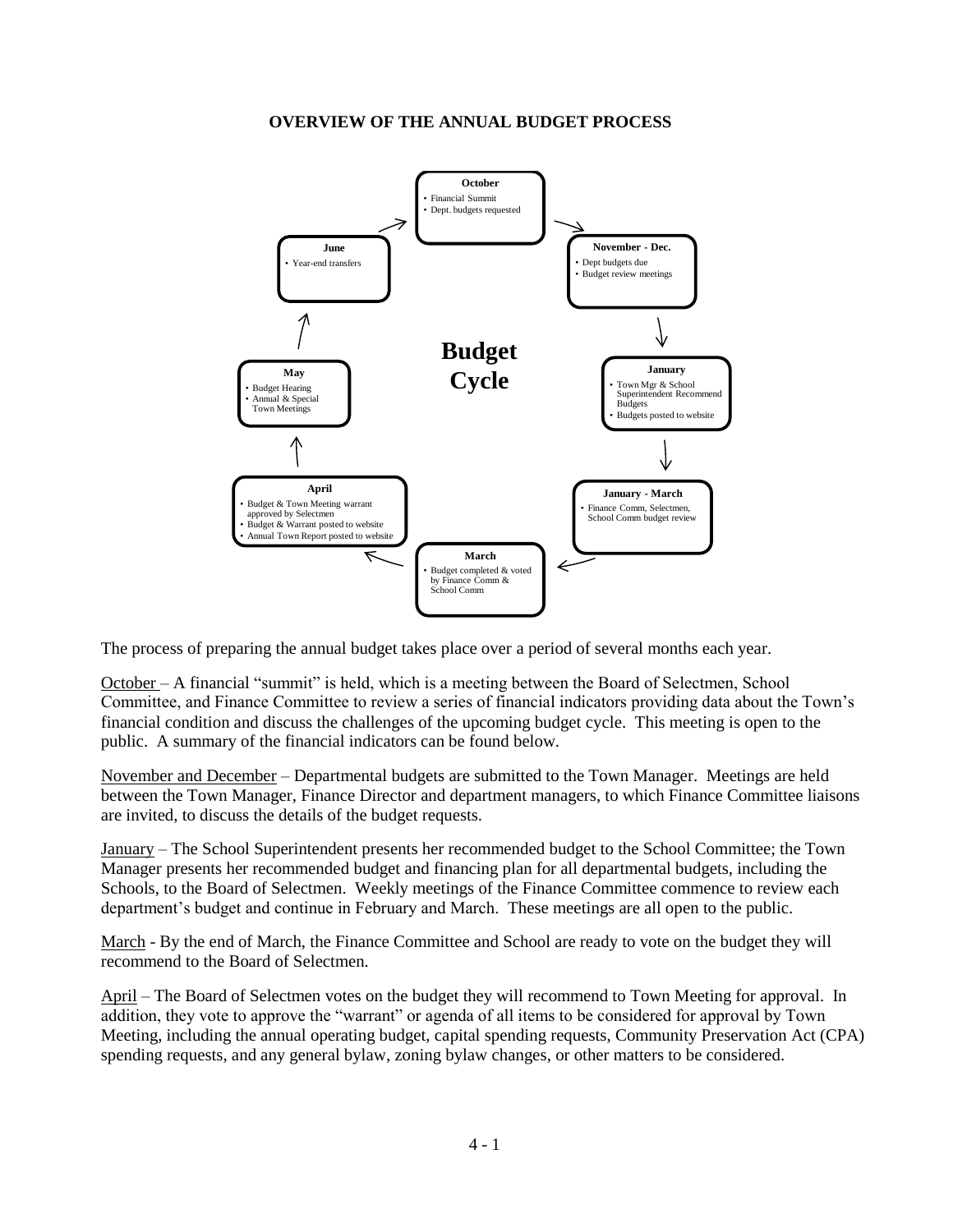May – The annual budget hearing is held the Monday prior to the beginning of Annual Town Meeting. That hearing provides an opportunity for residents to ask more detailed questions about the budget and spending requirements of the Town.

Annual Town Meeting is held each year on the first or second Monday evening in May and generally takes between one and three evenings to complete.

#### **WHAT IS TOWN MEETING?**

The legislative body of the Town of Weston is an Open Town Meeting comprised of all registered voters. Town Meeting has the sole authority to appropriate funds for the operating budget and capital projects except for specific instances where appropriation is not required by law. Approval of most spending requires a simple majority vote in favor, but capital projects, if they involve borrowing, must be approved by a two-thirds majority.

Any amendments to appropriations require Town Meeting vote at either a regular or Special Town Meeting. The procedures for Town Meeting are specified in the Town of Weston General Bylaws.

#### **HOW ARE TAXES CALCULATED?**

In Weston, the tax rate is a function not only of the total revenues to be raised by real estate taxes (Levy Limit), but also levy exclusions and the contribution to the Community Preservation Act (CPA) surcharge:

**Weston's Annual Tax Levy** = Levy Limit + Exclusions + CPA Surcharge

#### **What is a Levy Limit?**

Proposition 2 ½ was enacted in 1980 to limit the reliance on the property tax and give the voters a greater say in approving property tax increases. With inflation and the cost of living routinely pushing the cost of government beyond 2 ½ % increases, the legislature provided voters the authority to approve increases greater than 2 ½%, enabling them to consider and determine what kind of community they want and can afford.

A general override to Proposition 2 ½ supports the operating budget and requires a majority vote by ballot at the Town Election to pass. Since 1980 the Boards of Selectmen have recommended a general override fifteen times and voters have rejected to do so only once, in 1998. Town leaders are mindful of the tax burden and do everything possible to avoid or limit while maintaining essential services.

There are two components to the law:

- 1. A levy ceiling, or the maximum levy limit, is 2.5% of the full and fair cash value of taxable real and personal property, as determined by the Town's assessors. This changes as properties are added or removed from the tax roll and as market values change, but Weston's Annual Tax Levy cannot exceed the Levy Ceiling.
- 2. The levy limit for a particular year is calculated by increasing the previous year's limit by 2.5% and adding certified new growth and overrides. The new limit cannot exceed the levy ceiling.

The Levy Limit = Prior Year Levy Limit  $+2.5\%$ + (voter approved override) + New Growth

New Growth includes the additional property tax from new construction and additions to properties, exempt real property returned to the tax roll, and new personal property. Although new growth is incorporated into the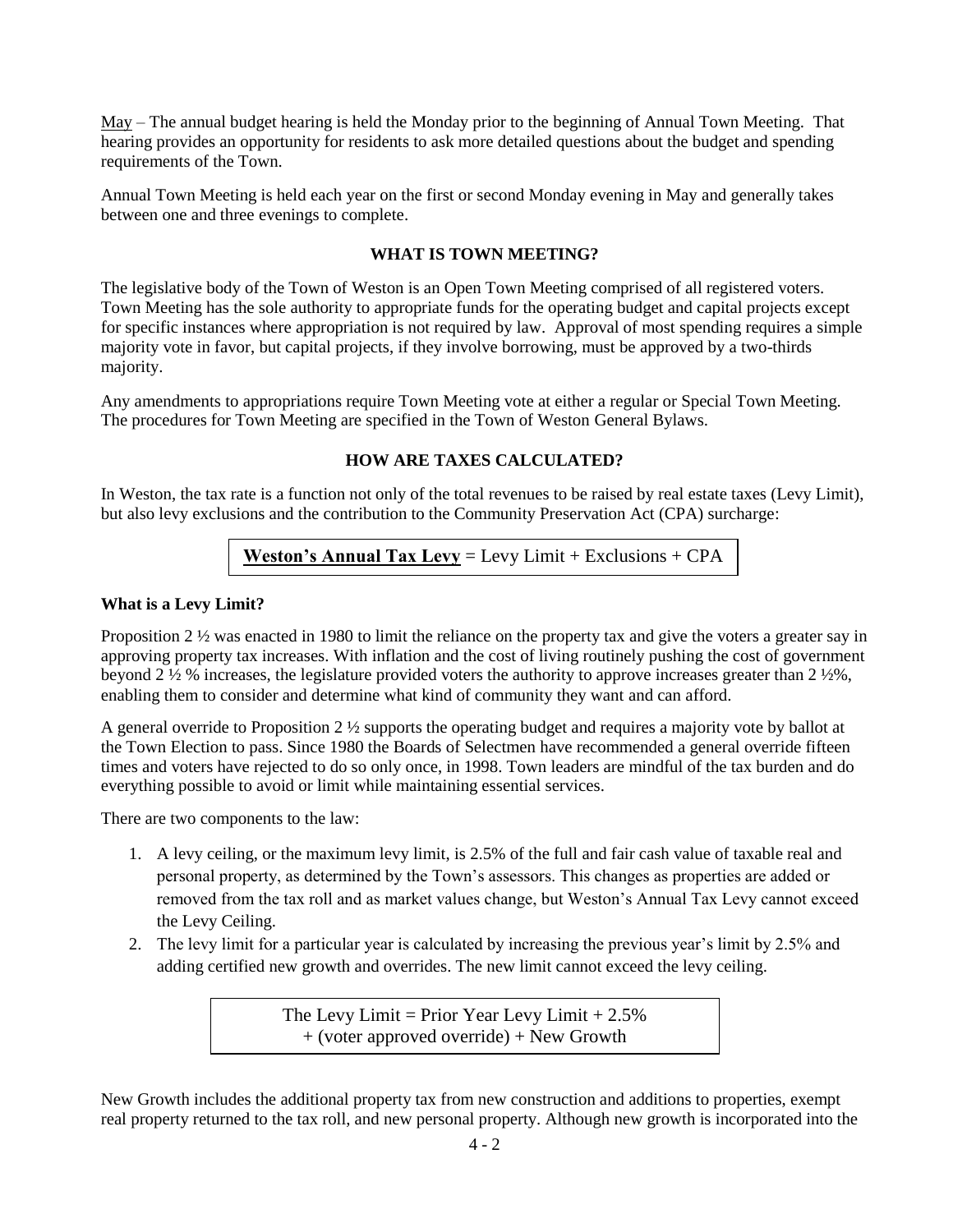levy limit calculation, Weston has historically not included projected new growth in revenue calculations for the current year, which results in a more conservative outcome.

This then becomes the base for calculating the levy limit for the next year. The town's actual levy can be any amount up to the limit. If in one year, the levy is below the limit, the levy increase in the following year could not exceed 2.5%. The difference between the levy and the levy limit is called the excess levy capacity. Currently, Weston's excess levy capacity is \$7.6 million.

## **What are Exclusions?**

Taxpayers may vote to fund debt for projects and choose to exclude these payments from the calculation of the levy limit and, therefore, from the base upon which the levy limit is calculated for future years. Unlike overrides, these Debt Exclusions or Capital Outlay Expenditure Exclusions are temporary increases to the tax levy, lasting the life of the debt or the duration of the capital project.

Exclusions require a majority vote on the ballot and may increase the levy about the levy ceiling. Weston has approved a number of debt exclusions and no capital outlay expenditures, because money for capital projects is typically borrowed.

## **What is the Community Preservation Act (CPA) Surcharge?**

In 2002, Weston voters approved the adoption of the State's Community Preservation Act (MGL Chapter 44B), which authorizes the Town to charge 3% (after \$100,000 assessment exemption) quarterly on top of the tax payment. Thus:

> Funds for the Community Preservation Act Surcharge = (New Levy Limit + Debt Exclusions)  $x$  3%

This money is matched, in part, by the State for the purpose of enabling cities and towns to fund the acquisition and preservation of open space, the creation and support of affordable housing, and the acquisition and preservation of historic buildings and landscapes.

The adoption of the CPA reflects the value Weston citizens place on these issues and has enabled the town to maintain the rural character and mix of housing that has defined the Town. To learn more about the CPA in Weston, visit [www.weston.org.](http://www.weston.org/)

The Community Preservation Committee is charged with studying the needs, possibilities, and resources of the Town regarding community preservation and with making recommendations to Town Meeting regarding the appropriation of CPA funds.

## **WHAT BASIS OF ACCOUNTING IS USED BY THE TOWN?**

The regular method of accounting used by the Town of Weston is the Uniform Massachusetts Accounting System (UMAS). This accounting system is prescribed by the Commonwealth of Massachusetts' Department of Revenue for local government entities and is intended to demonstrate compliance with state statutes and local near-term decisions (e.g. the budget). This system prescribes the use of the modified accrual basis of accounting, which is the basis used by all governmental fund types. Modified accrual accounting combines accrual-basis accounting with cash-basis accounting and recognizes revenues when they become available and measurable and recognizes expenditures when liabilities are incurred. This system divides available funds into separate entities within the organization to ensure that the money is being spent where it was intended.

The accounting policies of the Town of Weston conform to generally accepted accounting principles (GAAP) as applicable to governmental units.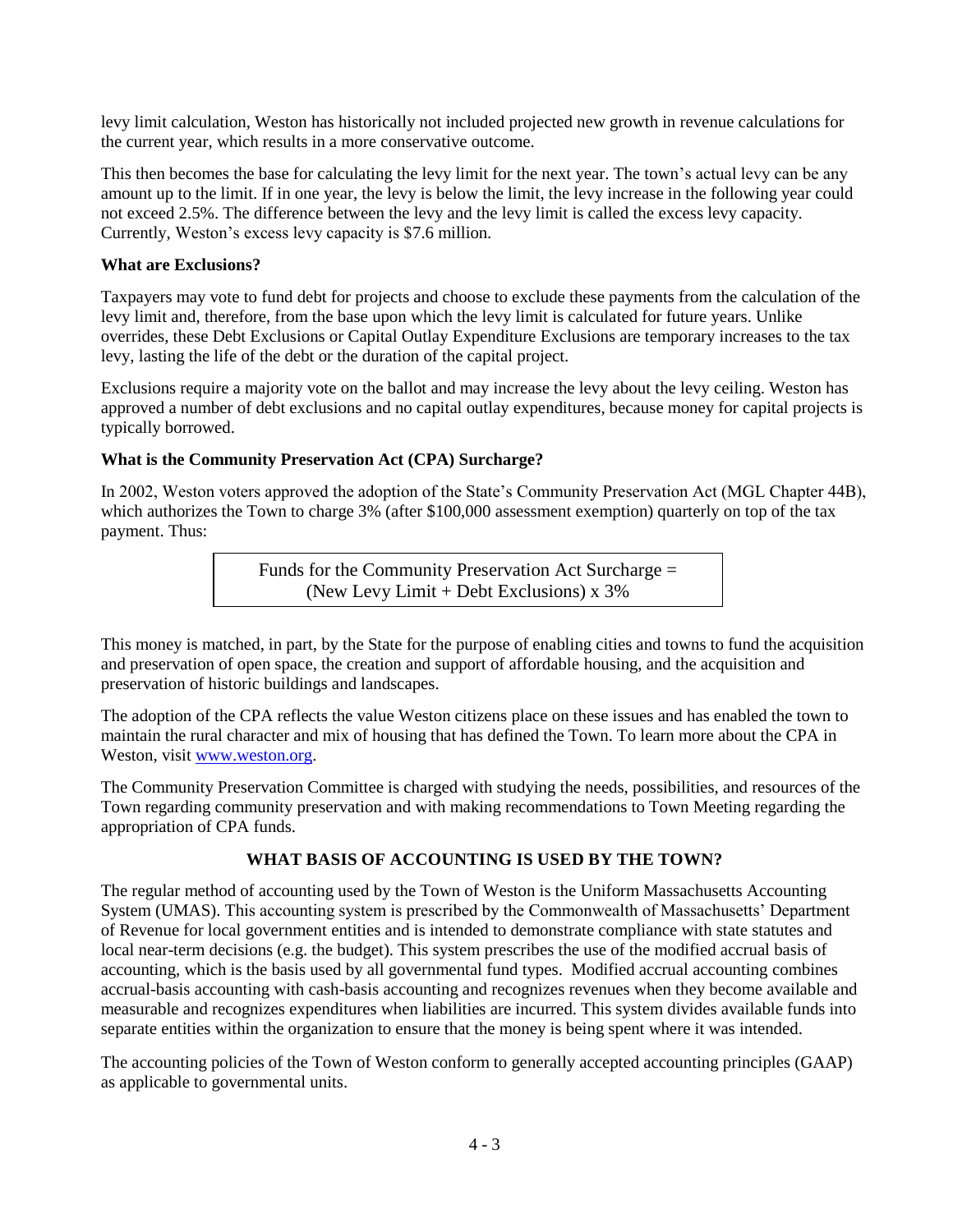## **HOW IS THE TOWN MONITORING FINANCIAL TRENDS?**

Every fall, we update a series of financial indicators which assess Weston's fiscal condition and are adapted from a system developed by the International City/County Management Association (ICMA). The indicators are used as a management tool, pulling together information from the Town's budgetary and financial reports, adding the appropriate economic and demographic data, and creating a series of Town-specific financial indicators that, when plotted over a period of time, can be used to monitor changes in the Town's financial condition. The financial indicators include such areas as revenue and expenditure trends, financial reserves, long term liabilities, debt, and external revenue dependencies. Following is a summary of those indicators for Weston as of the fall of 2017:

| <b>Financial Indicators</b>                    | Oct. 2017               |  |  |
|------------------------------------------------|-------------------------|--|--|
|                                                | <b>Financial Summit</b> |  |  |
| 1 Revenue per Household                        | Favorable               |  |  |
| 2 Intergovernmental Revenue - State Aid        | Marginal                |  |  |
| 3 Revenues Related to Economic Growth          | Favorable               |  |  |
| 4 Property Tax Revenues                        | Favorable               |  |  |
| 5 Uncollected Property Taxes                   | Favorable               |  |  |
| 6 Expenditures per Household                   | Marginal                |  |  |
| 7 Salaries and Wages                           | Favorable               |  |  |
| 8 Employee Benefits                            | Favorable               |  |  |
| 9 Unfunded Liabilities (Sick/Vacation Accrual) | Marginal                |  |  |
| 10 Pension Obligation                          | Unfavorable             |  |  |
| 11 Pension Benefits                            | Marginal                |  |  |
| 12 Other Post Employment Benefits (OPEB)       | Favorable               |  |  |
| 13 Debt Service                                | Favorable               |  |  |
| 14 Long-Term Debt                              | Favorable               |  |  |
| 15 Reserves                                    | Favorable               |  |  |
| 16 Population                                  | Marginal                |  |  |

Highlights of Weston's financial indicators relate to six main areas of financial condition – Revenue, Expenditures, Employee Benefits, Debt, Reserves, and Population.

#### Revenue

- Financial Indicator 3 Revenues Related to Economic Growth
	- o Economic growth declined slightly in FY17. The ratio is still favorable; however we will watch this to see if this will become a continuing trend.
	- $\circ$  Increasing economic growth revenues, particularly growth in the tax base, will increase the Town's future operating budget flexibility.

#### Expenditures

- Financial Indicator 6 Expenditures per Household
	- o The FY2017 increase in expenditures is primarily due to an increase in Unclassified expenses (Primarily Health Insurance & Pension), Education, Public Safety & DPW expenses.
- Financial Indicator 7 Salaries and Wages (as a percentage of total spending)
	- The rate of employee salary increases, primarily the result of collective bargaining with employee unions, has been relatively low since 2011. In FY11, there was no cost of living adjustment for any employee. Since then, salary increases have ranged from 1 to 2.5%. FY19 contractual increases range from 1-2%.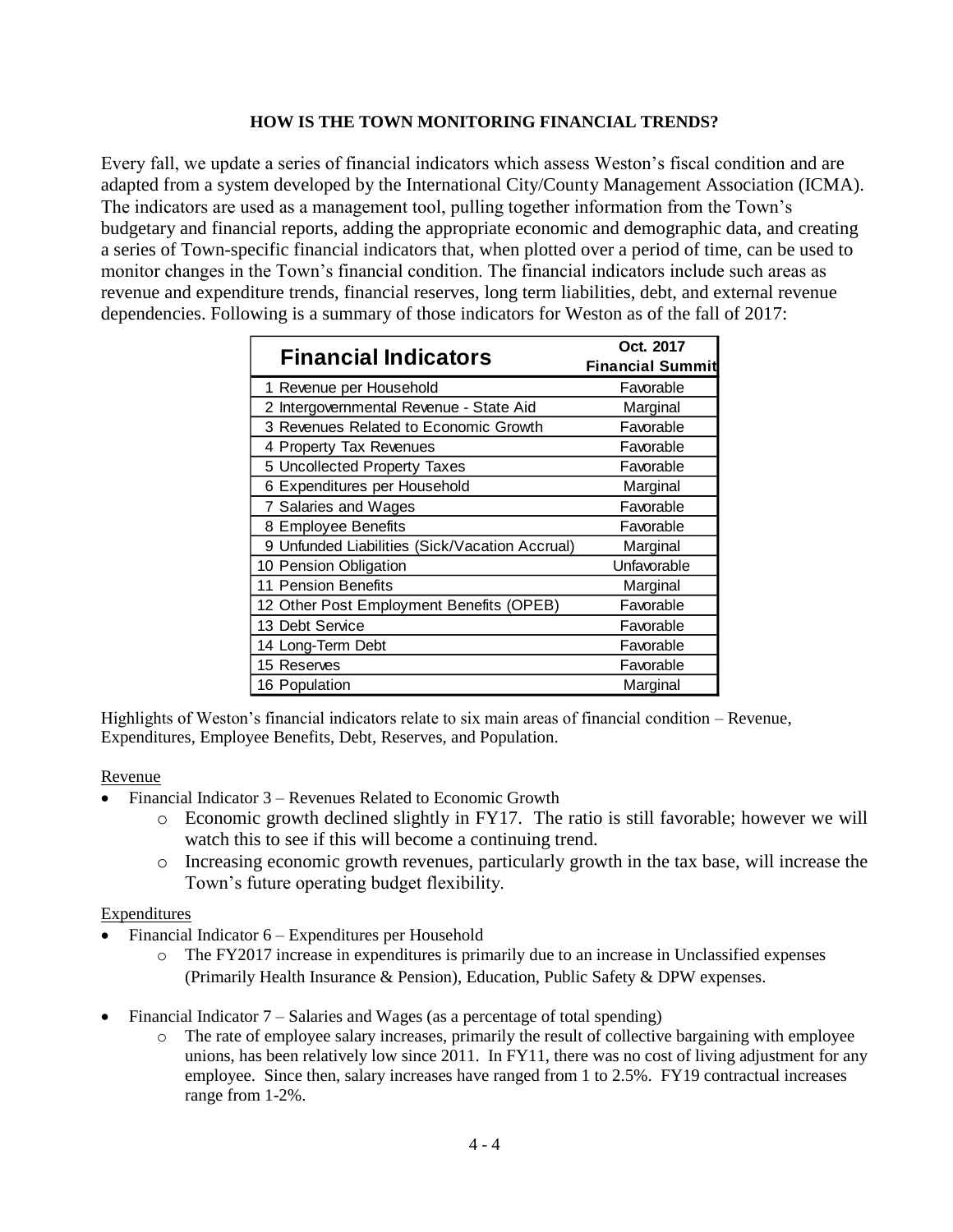## Employee Benefits

- Financial Indicator 10 Pension Liability (Middlesex Retirement System)
	- o The 2016 actuarial study indicates that the percent of Weston's pension liability that is funded has increased by 2.9%. Middlesex Retirement plans to fully fund its pension liability by 2035, with a goal of 6.5% increases in annual assessments to member communities through 2024 and 3.99% thereafter.
	- $\circ$  The Town could pay down the unfunded liability quicker by voluntarily contributing more to the mandatory annual assessment. Any additional funds contributed by the Town would not subsidize other communities and members of the Middlesex Retirement System.
- Financial Indicator 11 Pension Benefits Paid
	- o The percentage of total pension assets paid in benefits has increased from 11.1% in 2002 to 14.3% in 2016. The percentage decreased in 2016 from 2014 as the Pension Assets grew significantly by \$8.2 million.
	- o As long term employees retire who have contributed 5% and 7% to the Middlesex Retirement System, they are replaced by new employees who pay 9% plus 2% over \$30,000, which increases overall contributions. As of FY18, the last employee contributing 5% retired. 83% of employees are currently contributing 9% plus 2%.
- Financial Indicator 12 OPEB Liability
	- o The Actuarial Required Contribution (ARC), per the actuarial valuation, has been funded in the past 7 years.
	- o Though the Town's accrued liability has increased, continued funding of the ARC has improved the OPEB liability funded ratio to 15% in FY16 from 10% in 2014.

### Debt

- Financial Indicator 13 Debt Service
	- o Debt service exceeding 15 percent of operating revenues is considered a warning indicator; Weston's debt service has hovered around the 10 percent mark since 2002.
	- $\circ$  This indicator is intended for debt that is included in the operating budget, as it could potentially take away from other Town services, if got to be too high. Since Weston's debt is primarily excluded, it is not included in the operating budget figure, but as an additional amount added to the tax levy.
- Financial Indicator 14 Long Term Debt
	- $\circ$  Overall long term debt has declined since 2015. Large projects maturing in 2020 & 2021 will reduce this amount as well.
	- o High assessed valuation and healthy per capita income help offset any adverse impacts of the increased debt burden.

#### Reserves

- Financial Indicator 15 Reserves/Fund Balance
	- o The Reserves continue to be funded as planned; reserves are reviewed by the Finance Committee and Board of Selectmen to see if targets should be updated.
	- o In FY17, the undesignated fund balance increased due to higher departmental expenditure turn backs and actual total revenues being more than projected.
	- $\circ$  Weston's reserve level increased in FY17. The FY17 funding level was 12.2% which was up 0.9% from FY16. Weston continues to fund the Reserves in order to meet the recommendation of rating agencies, which is that reserves be between 5-15% of operating revenues.

## Population

- Financial Indicator 16 Population
	- o The population of residents 60 years of age and older dropped in FY17. However, as baby boomers age, an additional demand for services will be created by this age group.
	- o The number of students in Weston public schools decreased slightly by 0.3% in FY17.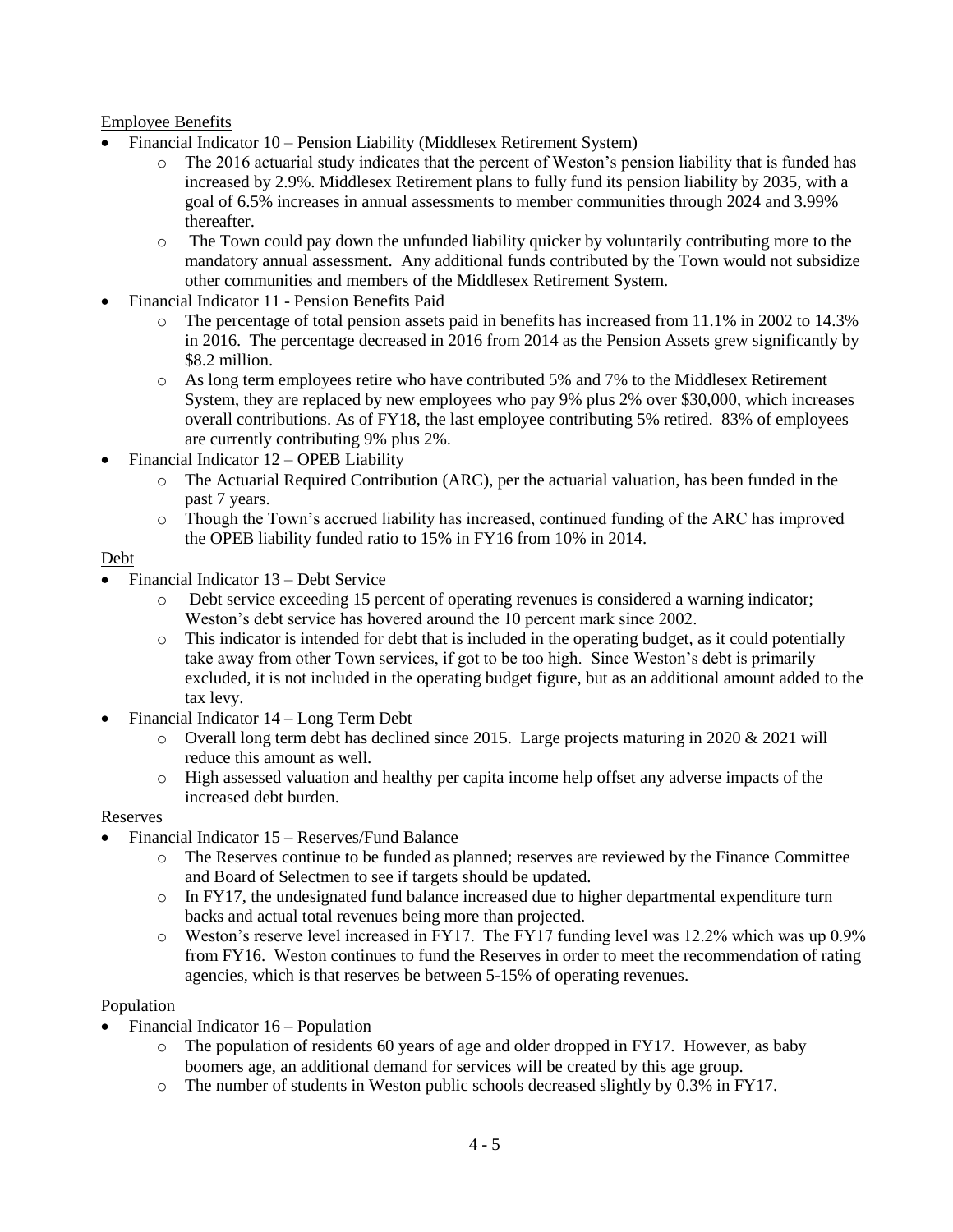## Town of Weston – Organizational Chart

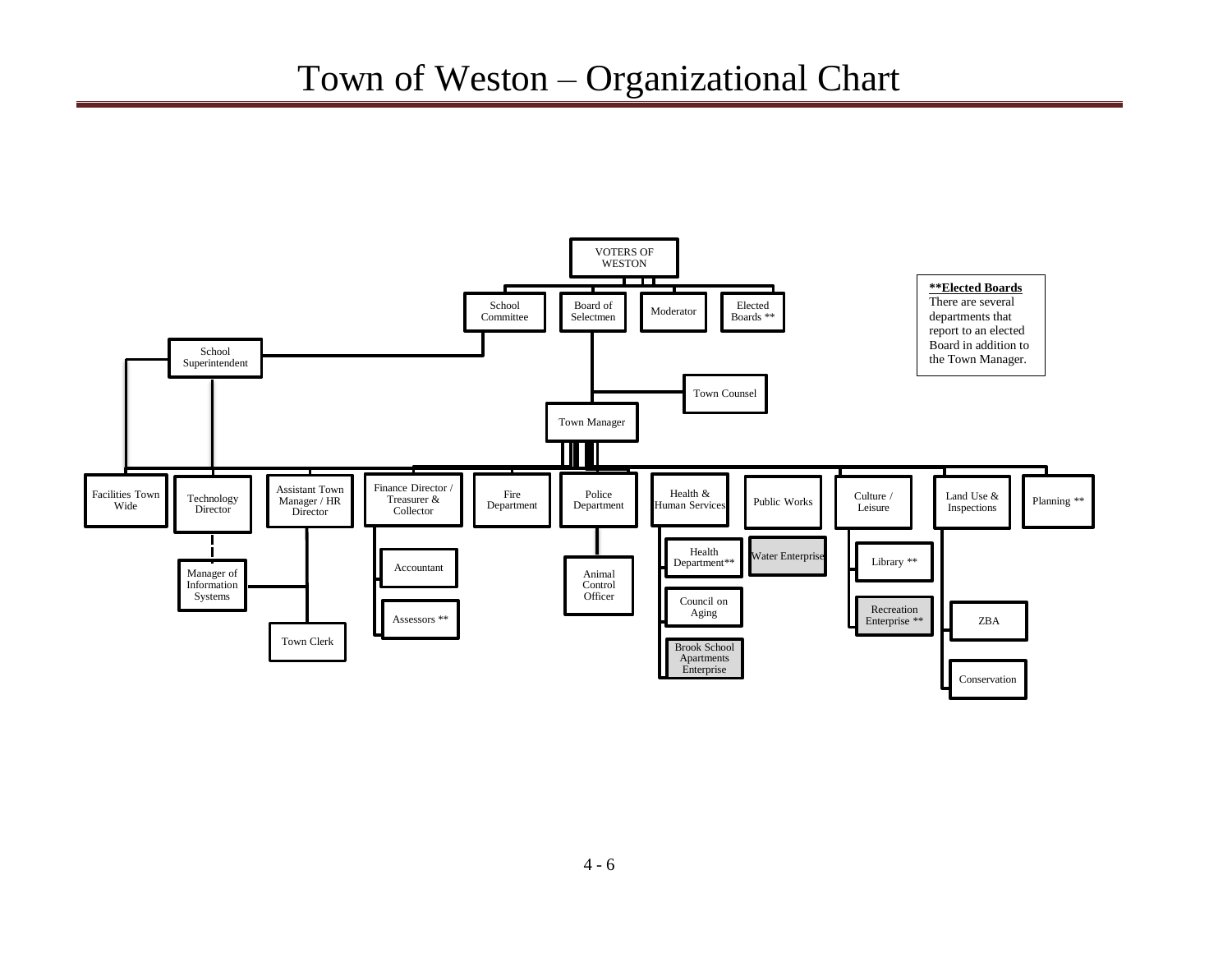## Boards and Committees

## **Boards & Committees**

Various boards and committees are appointed by the Selectmen or Moderator, or are elected by the voters of Weston.

- Affordable Housing Trust
- Board of Registrars of Voters
- Cable Advisory Committee
- Crescent Street Historic District Commission
- Cultural Council
- Environmental Baseline Committee
- Housing Partnership
- Tree Advisory Group
- Trustees of the Merriam Fund

This list is an overview. In addition to the Boards and Committees listed here, at any time there may also exist several ad hoc committees formed by various bodies to study specific issues. A complete listing can be found in the Annual Town Report.